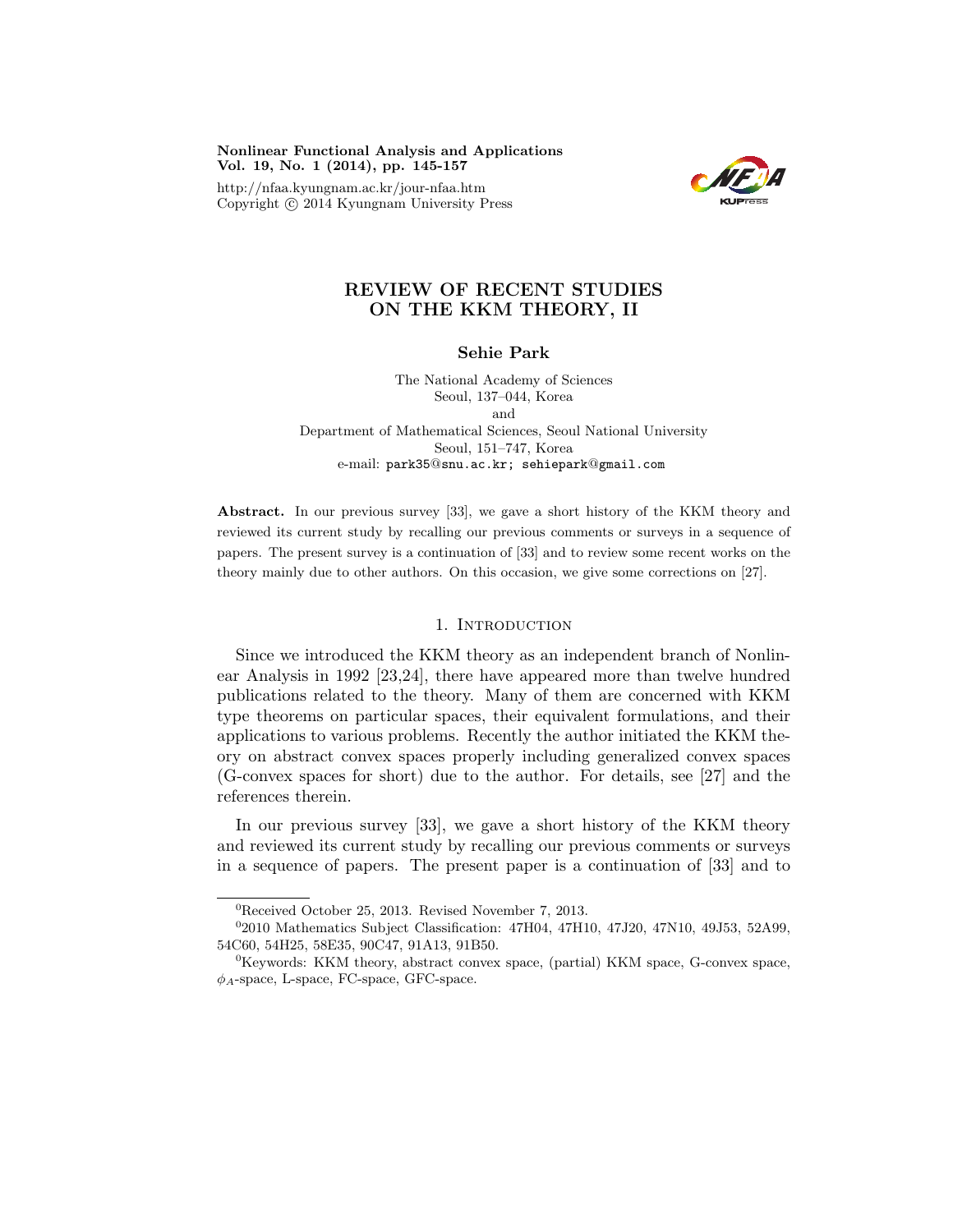review some recent works on the theory mainly due to other authors. On this occasion, we give some corrections on [27].

Section 2 deals with basic concepts on abstract convex spaces. In Section 3, we recall the contents of [27] with some corrections. Section 4 deals with some recent papers of ourselves concerning comments on other authors' works. In Sections 5, we review recent works of other authors which were concerned with particular researches on the KKM theory.

#### 2. Abstract convex spaces

We follow our recent works [27, 33] and the references therein:

**Definition 2.1.** An abstract convex space  $(E, D; \Gamma)$  consists of a topological space E, a nonempty set D, and a multimap  $\Gamma : \langle D \rangle \to E$  with nonempty values  $\Gamma_A := \Gamma(A)$  for  $A \in \langle D \rangle$ , where  $\langle D \rangle$  is the set of all nonempty finite subsets of D.

For any  $D' \subset D$ , the *Γ-convex hull* of  $D'$  is denoted and defined by

$$
\text{co}_{\Gamma} D' := \bigcup \{ \Gamma_A \mid A \in \langle D' \rangle \} \subset E.
$$

A subset X of E is called a  $\Gamma$ -convex subset of  $(E, D; \Gamma)$  relative to  $D'$  if for any  $N \in \langle D' \rangle$ , we have  $\Gamma_N \subset X$ , that is,  $\text{co}_{\Gamma} D' \subset X$ .

In case  $E = D$ , let  $(E; \Gamma) := (E, E; \Gamma)$ .

**Definition 2.2.** Let  $(E, D; \Gamma)$  be an abstract convex space and Z a topological space. For a multimap  $F : E \multimap Z$  with nonempty values, if a multimap  $G : D \longrightarrow Z$  satisfies

$$
F(\Gamma_A) \subset G(A) := \bigcup_{y \in A} G(y) \quad \text{for all } A \in \langle D \rangle,
$$

then G is called a KKM map with respect to F. A KKM map  $G: D \multimap E$  is a KKM map with respect to the identity map  $1<sub>E</sub>$ .

Definition 2.3. The *partial KKM principle* for an abstract convex space  $(E, D; \Gamma)$  is the statement that, for any closed-valued KKM map  $G: D \to E$ , the family  $\{G(y)\}_{y\in D}$  has the finite intersection property. The KKM principle is the statement that the same property also holds for any open-valued KKM map.

An abstract convex space is called a *(partial) KKM space* if it satisfies the (partial) KKM principle, resp.

Recently, we were concerned with a particular subclass of abstract convex spaces as follows: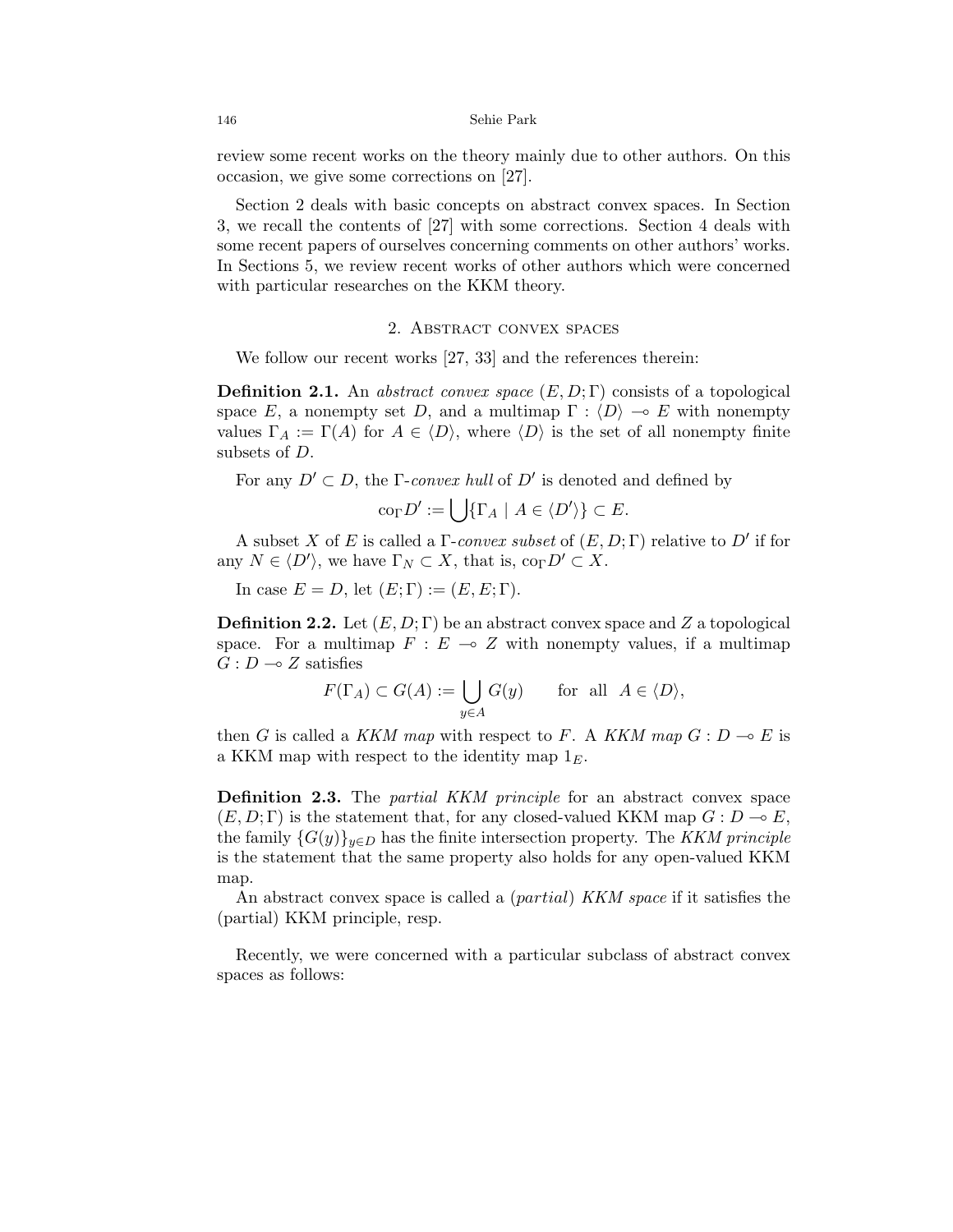**Definition 2.4.** A space having a family  $\{\phi_A\}_{A\in\{D\}}$  or simply a  $\phi_A$ -space

 $(X, D; {\phi_A}_{A \in \langle D \rangle})$  or simply  $(X, D; \phi_A)$ 

consists of a topological space  $X$ , a nonempty set  $D$ , and a family of continuous functions  $\phi_A : \Delta_n \to X$  (that is, singular *n*-simplexes) for  $A \in \langle D \rangle$  with the cardinality  $|A| = n + 1$ .

Now we have the following diagram for triples  $(E, D; \Gamma)$ :

Simplex  $\Rightarrow$  Convex subset of a t.v.s.  $\Rightarrow$  Convex space  $\Rightarrow$  H-space  $\Rightarrow$  G-convex space  $\Rightarrow \phi_A$ -space  $\Rightarrow$  KKM space  $\Rightarrow$  Partial KKM space  $\Rightarrow$  Abstract convex space.

3. Corrections of our paper in NA 73: 2010 [27]

In this section, we recall the abstract of our previous work [27] and some corrections.

Abstract: In this paper [27], we clearly derive a sequence of a dozen statements which characterize the KKM spaces and several equivalent formulations of the partial KKM principle. As their applications, we add more than a dozen statements including generalized formulations of von Neumann minimax theorem, von Neumann intersection lemma, the Nash equilibrium theorem, and the Fan type minimax inequalities for any KKM spaces. Consequently, this paper unifies and enlarges previously known several proper examples of such statements for particular types of KKM spaces.

Therefore, the whole contents of [27] is applicable to any  $\phi_A$ -space  $(X, D; \phi_A)$ .

Corrections: We replace the incorrect statements in [27] by the following:

Let  $(E, D; \Gamma)$  be a KKM space.

(V) The Fan-Browder fixed point property. Let  $S : E \to D$ ,  $T : E \to E$ be maps satisfying

(5.1) for each  $x \in E$ ,  $\text{co}_{\Gamma}S(x) \subset T(x)$ ;

 $(5.2)$   $S^{-}(z)$  is open [resp., closed] for each  $z \in D$ ; and

(5.3)  $E = \bigcup_{z \in M} S^{-}(z)$  for some  $M \in \langle D \rangle$ .

Then T has a fixed point  $x_0 \in E$ ; that is,  $x_0 \in T(x_0)$ .

(VI) Existence of maximal elements. Let  $S : E \multimap D, T : E \multimap E$  be maps satisfying

(6.1)  $S^-(z)$  is open [resp., closed] for each  $z \in D$ ;

(6.2) for each  $x \in E$ ,  $\text{co}_{\Gamma}S(x) \subset T(x)$ ; and

(6.3) for each  $x \in E$ ,  $x \notin T(x)$ .

Then E is not covered by a finite number of  $S^-(z)s$ .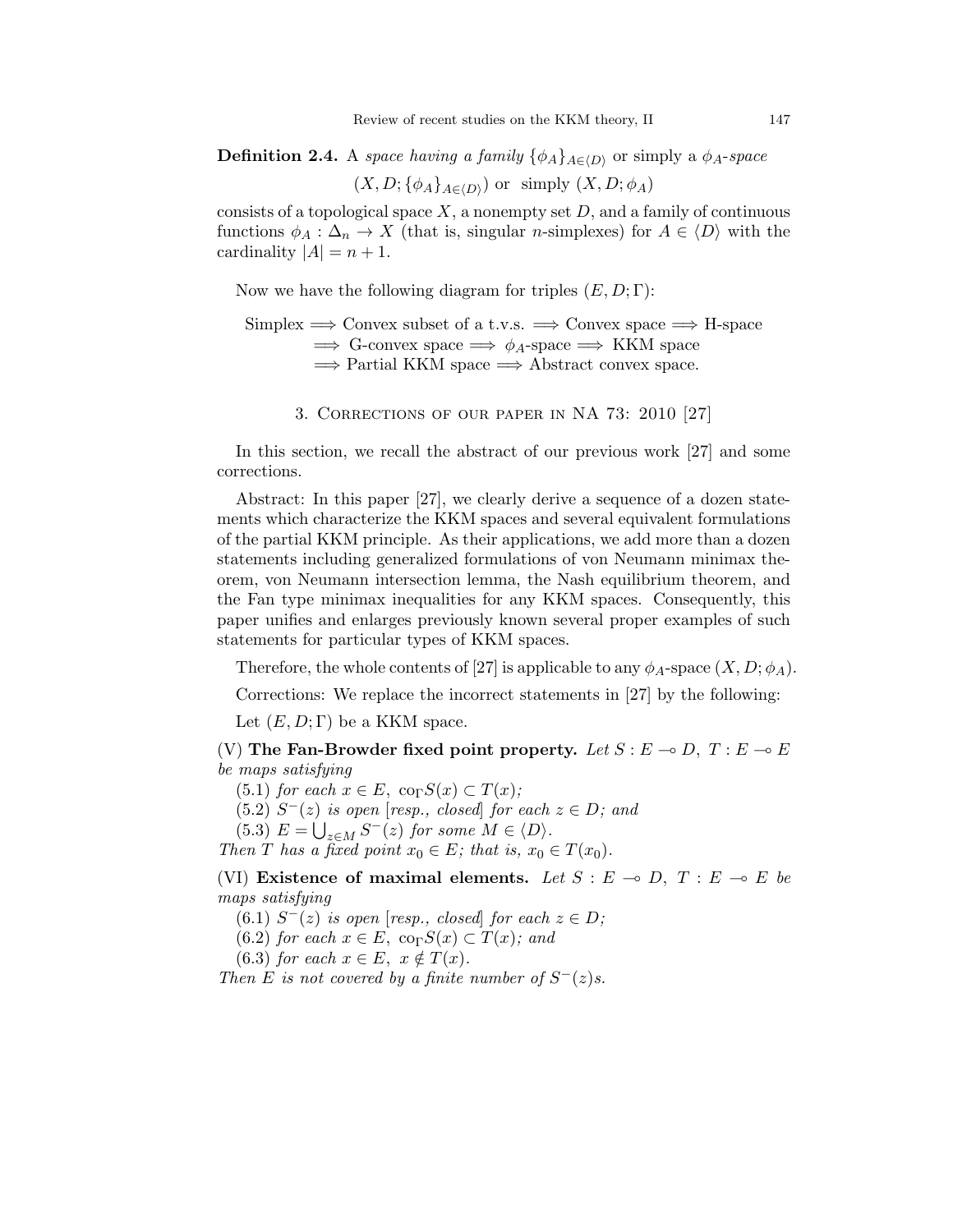#### 148 Sehie Park

**Theorem 4.** (Minimax inequality) Let  $(E, D; \Gamma)$  be a partial KKM space,  $f: D \times E \to \overline{\mathbb{R}}, \ g: E \times E \to \overline{\mathbb{R}}$  extended real-valued functions, and  $\gamma \in \overline{\mathbb{R}}$ such that

- (1) for each  $z \in D$ ,  $\{y \in X \mid f(z, y) \leq \gamma\}$  is closed;
- (2) for each  $y \in E$ ,  $\text{co}_{\Gamma} \{z \in D \mid f(z, y) > \gamma\} \subset \{x \in E \mid g(x, y) > \gamma\}$ ; and
- (3) the map  $G : D \multimap E$  defined by  $G(z) := \{y \in E \mid f(z, y) \leq \gamma\}$  has a coercivity condition.

Then

(i) there exists a  $y_0 \in E$  such that  $f(z, y_0) \leq \gamma$  for all  $z \in D$ ; and

(ii) if 
$$
\gamma := \sup_{x \in E} g(x, x)
$$
, then we have

$$
\inf_{y \in E} \sup_{z \in D} f(x, y) \le \sup_{x \in E} g(x, x).
$$

Let  $(X; \Gamma)$  be a partial KKM space.

(XVI) Variational inequality. Let  $f, g: X \times X \to \mathbb{R}$  be functions satisfying

(16.1) for any  $x, y \in X$ ,  $f(y, y) - f(x, y) \le g(y, y) - g(x, y)$ ;

(16.2) for each  $x \in X$ ,  $\{y \in X \mid f(x,y) < f(y,y)\}$  is open; and

(16.3) for each  $y \in X$ ,  $\{x \in X \mid g(x,y) < g(y,y)\}\$ is Γ-convex.

Then

(i) there exists a  $y_0 \in X$  such that

$$
f(x,y_0) \ge f(y_0, y_0) \quad \text{for all } x \in X; \text{ and}
$$

(ii) we have

$$
\sup_{y \in X} \inf_{x \in X} f(x, y) \ge \inf_{x \in X} f(x, x).
$$

(XVII) Variational inequality. Let  $f, g: X \times X \to \mathbb{R}$  be functions satisfying (17.1)  $f \leq g$  on the diagonal  $\Delta := \{(x, x) \mid x \in X\}$  and  $g \leq f$  on  $(X \times X) \setminus \Delta$ ; (17.2) for each  $x \in X$ ,  $y \mapsto f(y, y) - f(x, y)$  is l.s.c. on X; and (17.3) for each  $y \in X$ ,  $x \mapsto g(x, y)$  is quasiconcave on X. Then there exists a  $y_0 \in X$  such that

$$
f(y_0, y_0) \ge f(x, y_0) \quad \text{for all } x \in X.
$$

The proofs of the above statements can be easily obtained by properly modifying the original proofs. On this occasion, the author would like to express his gratitude to some kind readers who indicated the incorrectness of original forms of the above statements in [27].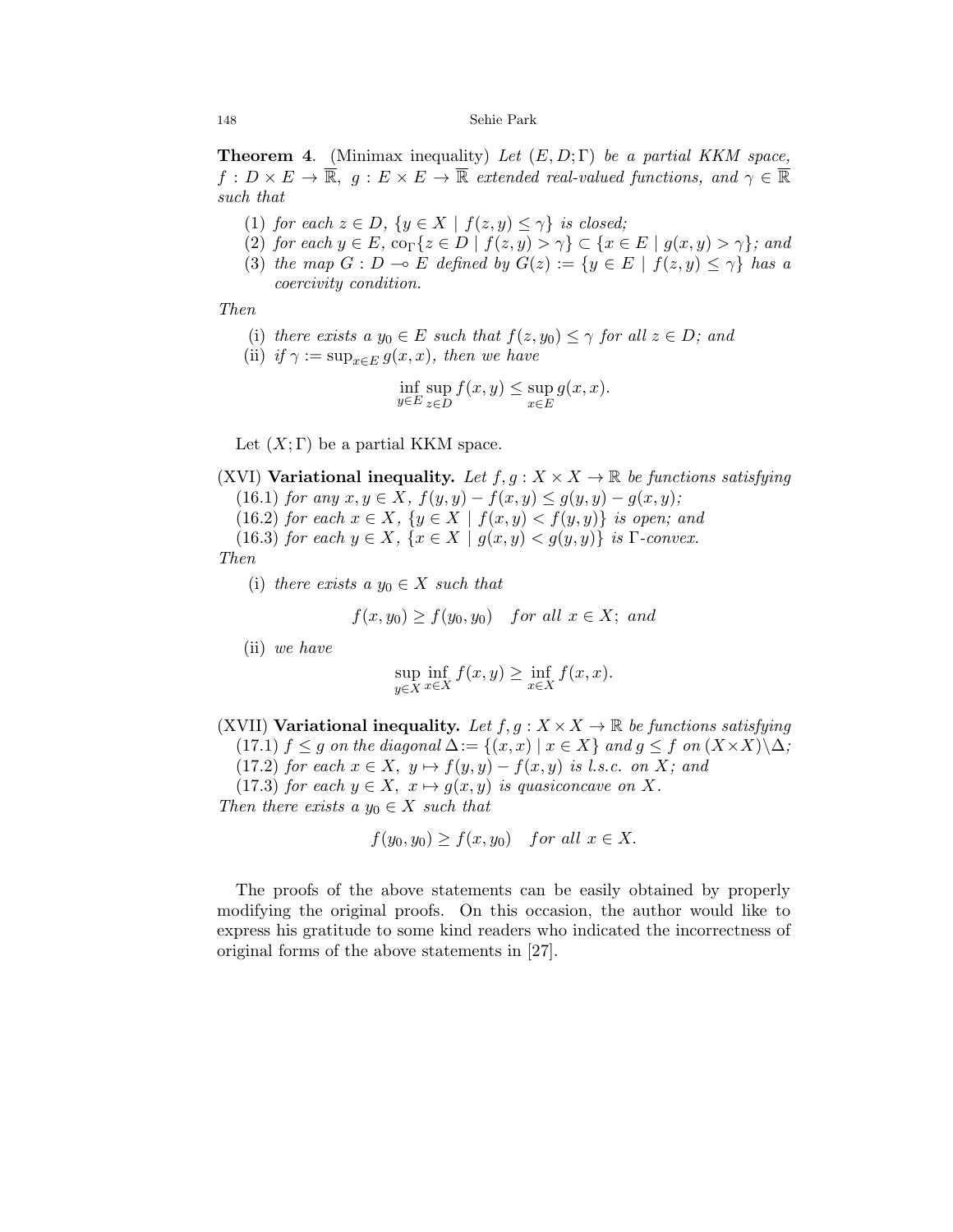#### 4. Our recent reviews commenting other authors' works

In this section, we review our previous works which were concerned with comments on particular researches on the KKM theory. Some of them are closely related to modifications of our G-convex space theory.

## (1) CANA 19: 2012 [28]

In 2008, Kulpa and Szymanski [19] introduced a series of theorems called Infimum Principles in simplicial spaces. As applications, they derive fixed point theorems due to Schauder, Tychonoff, Kakutani, and Fan-Browder; minimax theorems; the Nash equilibrium theorem; the Gale-Nikaido-Debreu theorem; and the Ky Fan minimax inequality. Their study is based on and utilizes the techniques of simplicial structure and the Fan-Browder map. In [28], we recall that for any KKM spaces, we can deduce such classical theorems without using any Infimum Principles. Moreover, we note that the newly defined  $L^*$ -spaces in [19] are particular types of KKM spaces, and add some remarks on them.

### (2) NAF 17: 2012 [29]

In our previous works, we showed that every  $\phi_A$ -space  $(X, D; {\phi_A}_{A\in(D)})$ can be made into a G-convex space in several ways. In this paper, we show that a  $\phi_A$ -space can be made into a G-convex space  $(X, D; \Gamma)$  iff it has a KKM map  $G: D \longrightarrow X$ , and that it is a KKM space. Moreover, we show that recent examples of GFC-spaces due to Khanh et al. and Ding are not adequate to their claim that GFC-spaces or FC-spaces properly include G-convex spaces.

### (3) NAF 17: 2012 [30]

In [30], we introduce equivalent formulations of the minimax theorem for marginally semicontinuous functions and the KKM theorem for marginally closed-valued multimaps due to Greco and Moschen [13]. We note that many results in [13] are equivalent to the Brouwer fixed point theorem. Moreover, we give more equivalent formulations as in our previous works [25,27] and remarks on some related matters.

### (4) NAF 17: 2012 [31]

Recently, by means of variational relation problems, Y. J. Pu and Z. Yang [42] obtained new existence theorems of solutions for generalized KKM theorems, variational inclusion problems, the generalized (vector) Ky Fan mini- $\max$  inequality, generalized Ky Fan section theorems, *n*-person noncooperative generalized games and n-person noncooperative multi-objective generalized games.

In [31], based on recent works on the KKM theory, we show that the Hausdorffness and the fixed point property imposed on relevant spaces are redundant in all of the results in [42].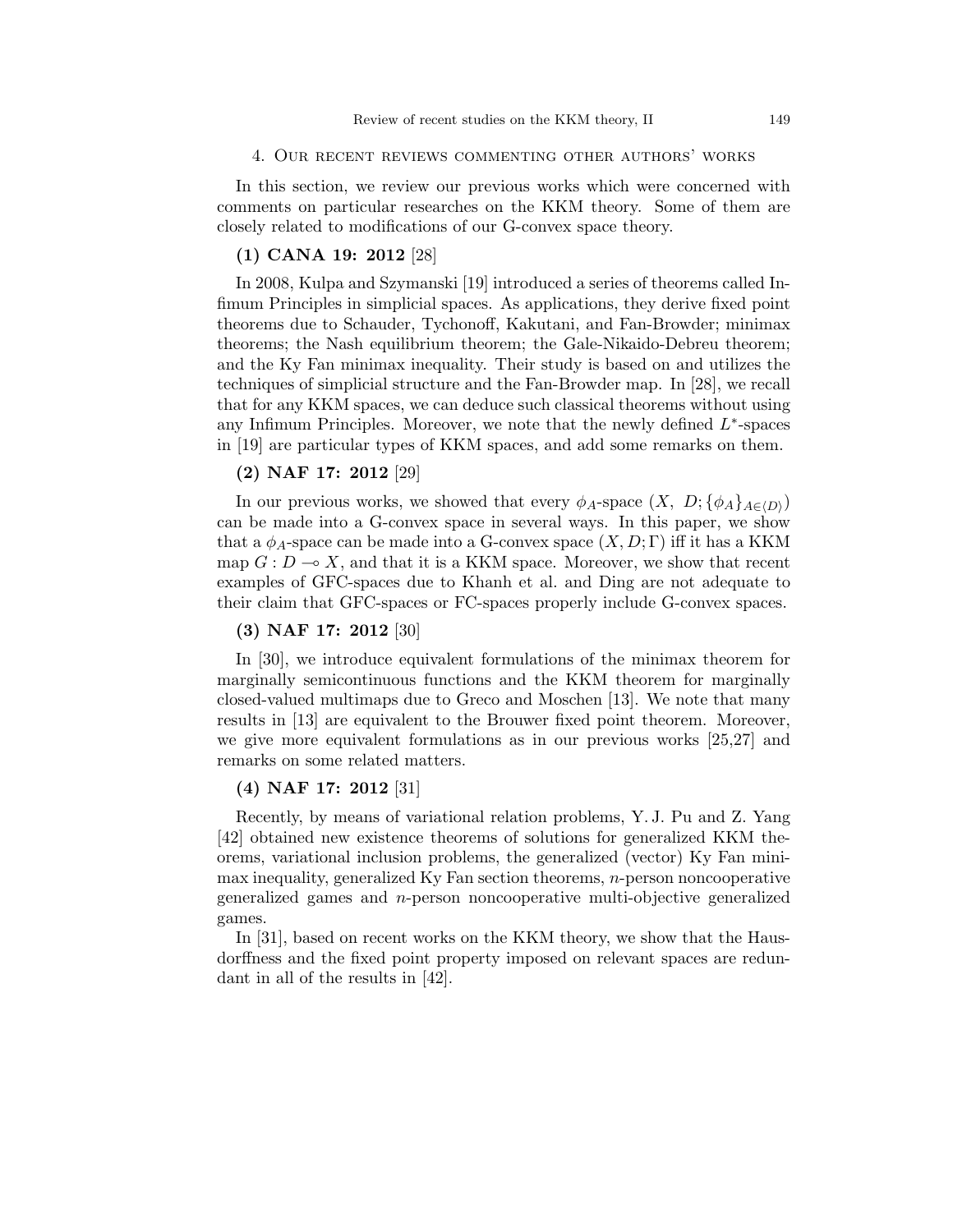### (5) CANA 19: 2012 [32]

In a recent paper of Z. Yang and Y. J. Pu [48], a KKM type theorem without convex hull was proved and applied to some existence theorems of solutions for (vector) Ky Fan minimax inequality, Ky Fan section theorem, variational relation problems,  $n$ -person noncooperative game, and  $n$ -person noncooperative multiobjective game. In the present paper, we show that the KKM type theorem and all results in [48] are consequences of already known results for  $\phi_A$ -spaces and can be improved by eliminating some redundant restrictions.

## (6) NAF 18: 2012 [34]

Recently, Lu and Zhang [22] introduced the concepts of FWC-spaces (short form of finite weakly convex spaces) as a unified form of many known modifications of G-convex spaces, and the better admissible class of multimaps on them. In [34], we showed that their FWC-spaces and their better admissible classes are inadequately defined and that their results can not be true.

## (7) NFAA 18: 2013 [35]

In 2012, Colao, Lopez, Marino, and Martin-Marquez [9] developed an equilibrium theory in Hadamard manifolds. In [35], we show that three of their key results (the KKM lemma, the Ky Fan type minimax inequality, and Nash equilibrium theorem) on Hadamard manifolds can be extended to hyperbolic spaces and are particular ones for abstract convex spaces in the sense of Park. Similarly, most of main theorems in the KKM theory on abstract convex spaces can be applied to hyperbolic spaces and Hadamard manifolds.

## (8) NAF 18: 2013 [36]

Earlier we found that our  $\phi_A$ -spaces can be made into G-convex spaces in several ways and that GFC-spaces due to Khanh et al. are all  $\phi_A$ -spaces. Recently, they [17] gave an example of a GFC-space which is a 'trivial' Gconvex space. In this paper, we show that a GFC-space can be made into a nontrivial G-convex space  $(X, D; \Gamma)$  iff it has a nontrivial KKM map G:  $D \rightarrow X$ . Consequently, their example has only a trivial KKM map and is not adequate to show that GFC-spaces properly extend G-convex spaces.

## (9) NFAA 18: 2013 [37]

Recently, Allmohammady et al. [1, 2, 3], Darzi et al. [10], and Delavar et al. [11] dealt with some results in the KKM theory on generalized convex minimal spaces. By establishing a kind of the KKM principle in these spaces, they obtained some results on coincidence or fixed point theorems and others. The aim in [37] is to show that their results are consequences of corresponding ones for abstract convex minimal spaces in our previous paper [16] and hence, can be extended to more general setting.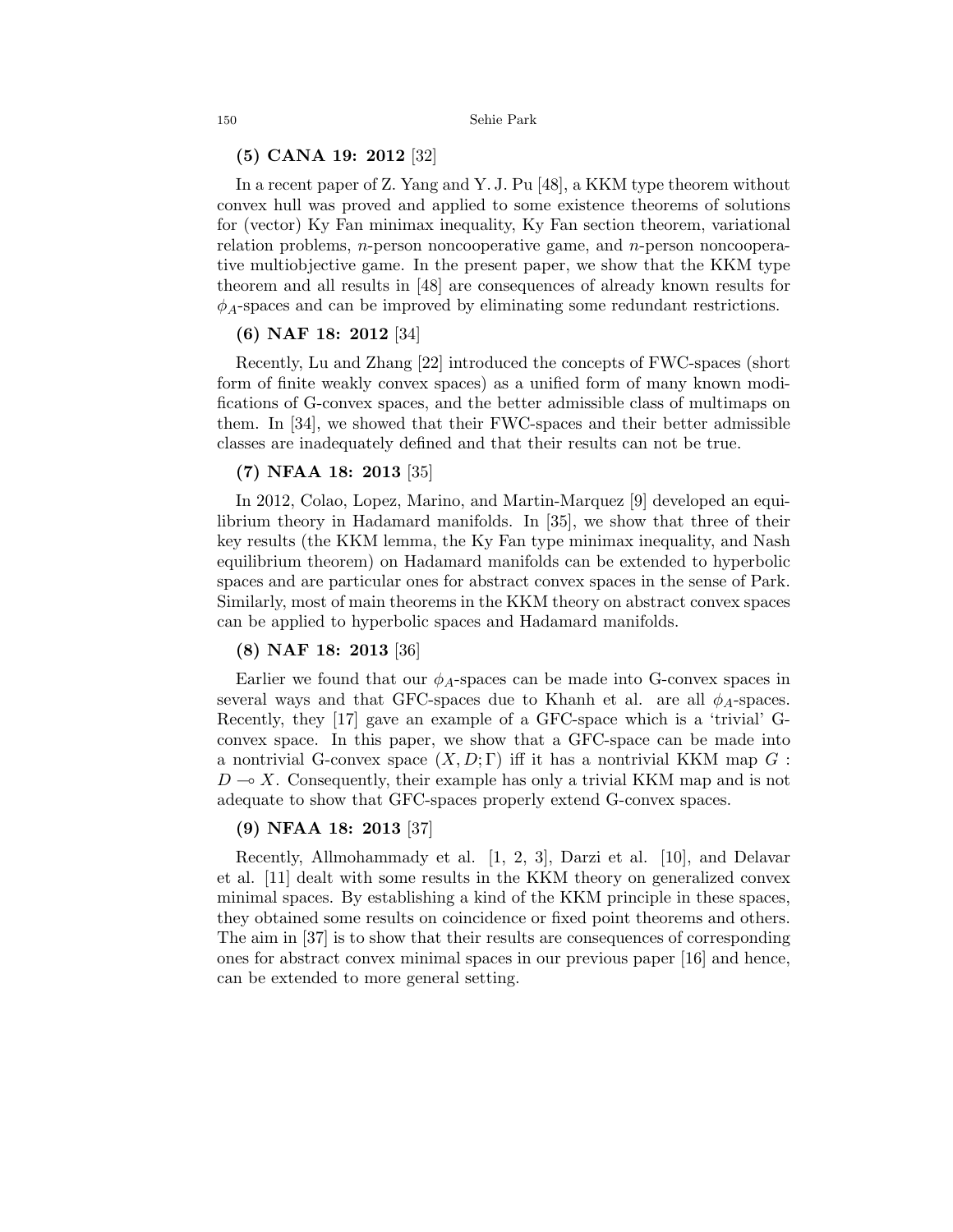### (10) AFPT : 2013 [40]

In the KKM theory, G-convex spaces are extended to KKM spaces or abstract convex spaces in 2006. Various types of  $\phi_A$ -spaces  $(X, D; {\phi_A}_{A\in\langle D \rangle})$ appeared until 2007 can be made into G-convex spaces in several ways. Moreover, various types of generalized KKM maps on  $\phi_A$ -spaces are simply KKM maps on G-convex spaces. Therefore, our G-convex space theory can be applied to various types of  $\phi_A$ -spaces. However, Khanh et al. in 2009 introduced a disguised form of  $\phi_A$ -spaces called GFC-spaces. In the present paper, we review their works on GFC-spaces and clarify that their basic results are consequences of known ones. Finally, further comments on each of seven papers on GFC-spaces are given.

### (11) RIMS : 2013 [38]

In [38], firstly, we recall Ky Fan's contributions to the KKM theory based on his celebrated 1961 KKM lemma (or the Fan-KKM theorem). Secondly, we introduce relatively recent applications of the Fan lemma due to other authors in the 21st century. Finally, some historical remarks on related works are added.

### (12) PNAO-Asia : 2013 [39]

In [39], firstly, we recall our versions of general KKM type theorems for abstract convex spaces. Secondly, we introduce relatively recent applications of various generalized KKM type theorems due to other authors in the 21st century. Finally, some general comments to improve such applications are added.

### (13) JNAO : 2013 [41]

In 2005, Ben-El-Mechaiekh, Chebbi, and Florenzano [5] obtained a generalization of Ky Fan's 1984 KKM theorem on the intersection of a family of closed sets on non-compact convex sets in a topological vector space. They also obtained a Fan-Browder type fixed point theorem to a set-valued maps on non-compact convex sets. In 2011, Chebbi, Gourdel, and Hammami [8] introduced a generalized coercivity type condition for set-valued maps defined on topological spaces endowed with a generalized convex structure and extended Fan's KKM theorem. In this paper, we show that better forms of theorems in [5] and [6, 7, 8] can be deduced from a KKM theorem on abstract convex spaces in Park's sense.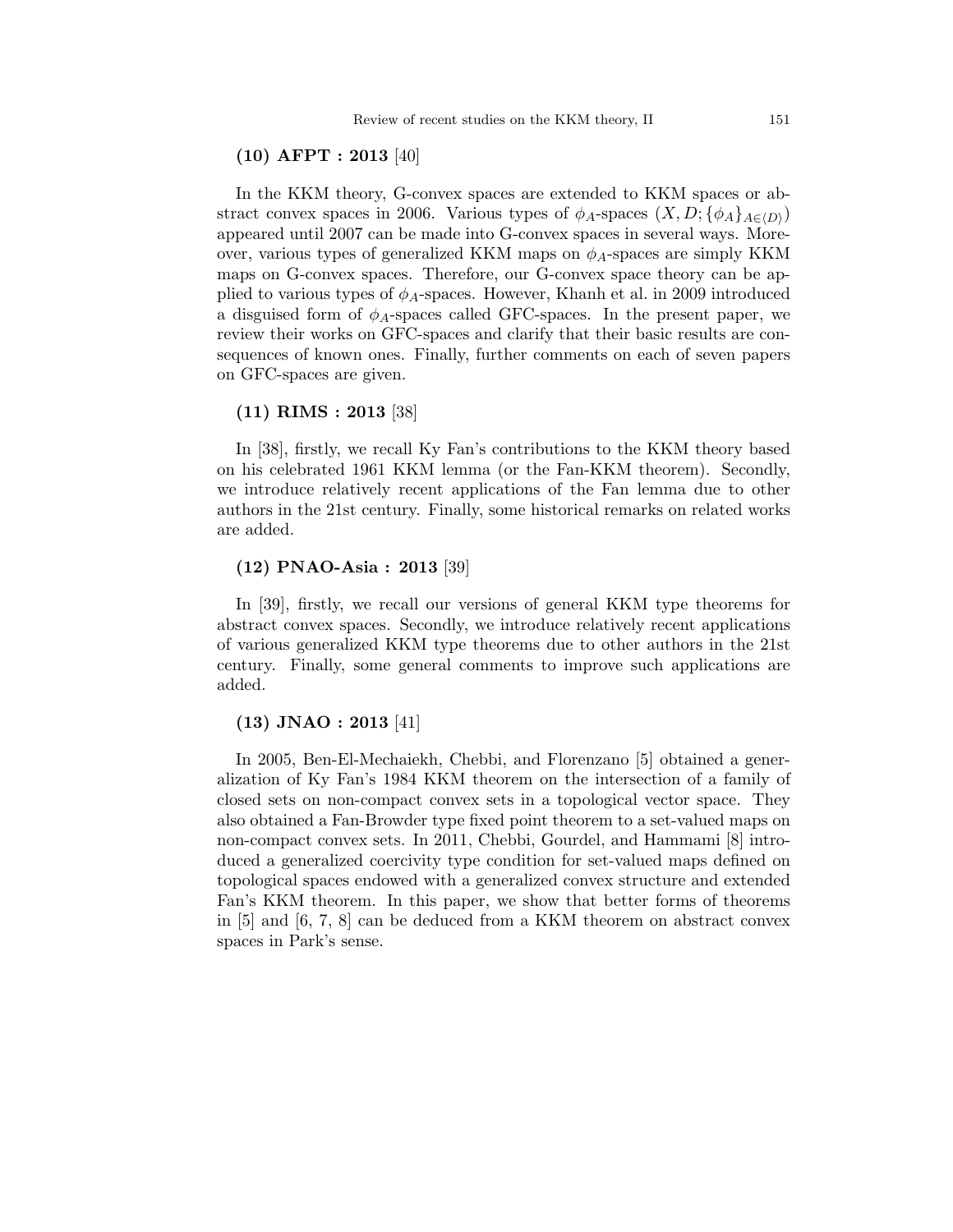#### 5. Comments on recent works of other authors

### (1) Jabarootian and Zafarani 2008 – JOTA 136 [16]

Abstract: Using a generalized Fan's KKM theorem, some existence results for generalized vector variational-like inequalities in noncompact settings are established. Some applications to vector optimization problems are given. The results presented in this paper extend and unify corresponding results of other authors.

Comments: Their generalized KKM theorem (due to Fakhar and Zafarani, J. Optim. Theory Appl. 126 (2005), 109–124) is artificial, not practical, and not general enough.

## (2) Amini-Harandi et al. 2009 – NFAA 14(1) [4]

Abstract: We present fixed point theory for condensing multimaps on abstract convex uniform spaces. Also we obtain a nonlinear alternative of Leray-Schauder type for Mönch type maps. Our main results unify and improve some well-known results in the literature.

Comments: Some known results are restated for Park's abstract convex spaces.

## (3) Yang et al.  $2011 - FPTA$  [47]

Abstract: We first prove that the product of a family of LΓ-spaces is also an LΓ-space. Then, by using a Himmelberg type fixed point theorem in LΓspaces, we establish existence theorems of solutions for systems of generalized quasivariational inclusion problems, systems of variational equations, and systems of generalized quasiequilibrium problems in L-spaces. Applications of the existence theorem of solutions for systems of generalized quasiequilibrium problems to optimization problems are given in LΓ-spaces.

Comments: The authors of [47] stated that: "More recently, Park introduced the concept of LΓ-spaces which include LC-spaces and LG-spaces as special cases. He also established a Himmelberg type fixed point theorem in LΓ-spaces."

### (4) Ding 2012 – JOGO 53 [12]

Abstract: In this paper, we introduce and study a class of multi-leaderfollower generalized multiobjective games in FC-spaces where the number of leaders and followers may be finite or infinite and the objective functions of leaders and followers get their values in infinite-dimensional spaces. By using a Pareto equilibrium existence theorem of generalized constrained multiobjective games in FC-spaces due to author, some equilibrium existence theorems for the multi-leader-follower generalized multiobjective games are established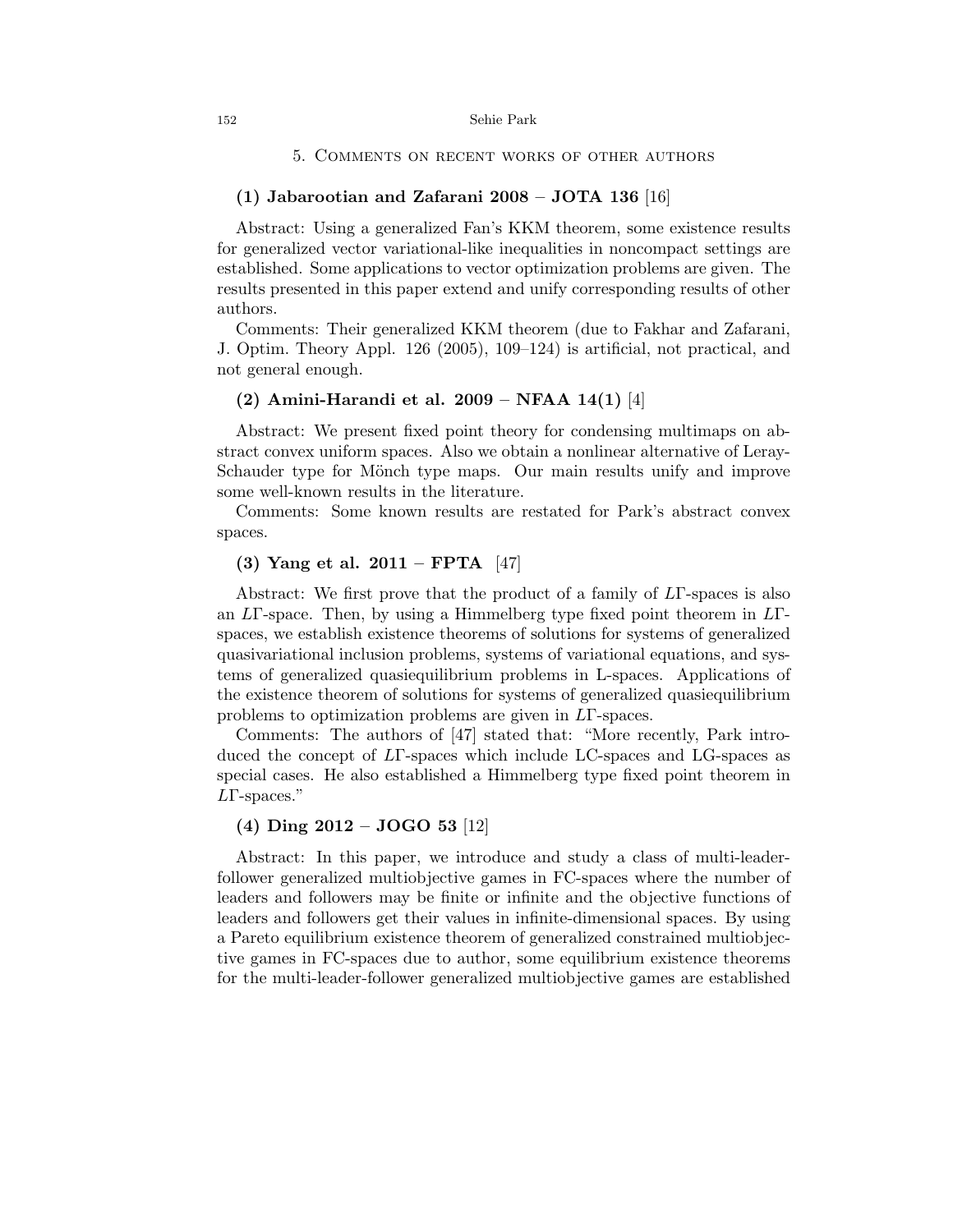in noncompact FC-spaces. These results improve and generalize some corresponding results in recent literatures.

Comments: Ding [12] still maintains his incorrect claim that his obsolete FC-spaces contain G-convex spaces.

## (5) Du 2012 – AAA [13]

Abstract: We firstly prove some new fixed point theorems for set-valued mappings in noncompact abstract convex space. Next, two existence theorems of maximal elements for class of  $\mathcal{A}_{C,\theta}$  mapping and  $\mathcal{A}_{C,\theta}$ -majorized mapping are obtained. As in applications, we establish new equilibria existence theorems for qualitative games and generalized games. Our theorems improve and generalize the most known results in recent literature.

Comments: In this paper, its author is based on a particular form of a Fan-Browder type fixed point theorem for the case  $E \supset D$ . Its author made an incorrect claim that his or her result improves the corresponding ones of many authors.

## (6) Yang and Huang 2012 – BKMS 49(6) [46]

Abstract: In this paper, a coincidence theorem for a compact  $\Re \mathfrak{C}$ -map is proved in an abstract convex space. Several more general coincidence theorems for noncompact  $\mathfrak{K}C$ -maps are derived in abstract convex spaces. Some examples are given to illustrate our coincidence theorems. As applications, an alternative theorem concerning the existence of maximal elements, an alternative theorem concerning equilibrium problems and a minimax inequality for three functions are proved in abstract convex spaces.

Comments: All results are consequences of Lemma 2.2 (which is a particular form of a KKM theorem due to Park) and hence of our previous results. Moreover, our  $\Re\mathfrak{C}$ -maps are denoted  $\Re\mathfrak{C}$  incorrectly.

# (7) Wu and Wang  $2012 - CANA 19(4)$  [44]

Abstract: In this paper, some new existence theorems of equilibrium and maximal element for generalized abstract fuzzy economies with uncountable number of agents and qualitative fuzzy games are proved in locally FC-uniform spaces, respectively. As applications, some existence theorems of equilibria for abstract economies are given in locally FC-uniform spaces. The results presented in this paper generalize some known results in the literature.

Comments: This is based on the obsolete FC-spaces.

## (8) He and Li 2013 – BKMS  $50(1)$  [15]

Abstract: By using some existence theorems of maximal elements for a family of set-valued mappings involving a better admissible set-valued mapping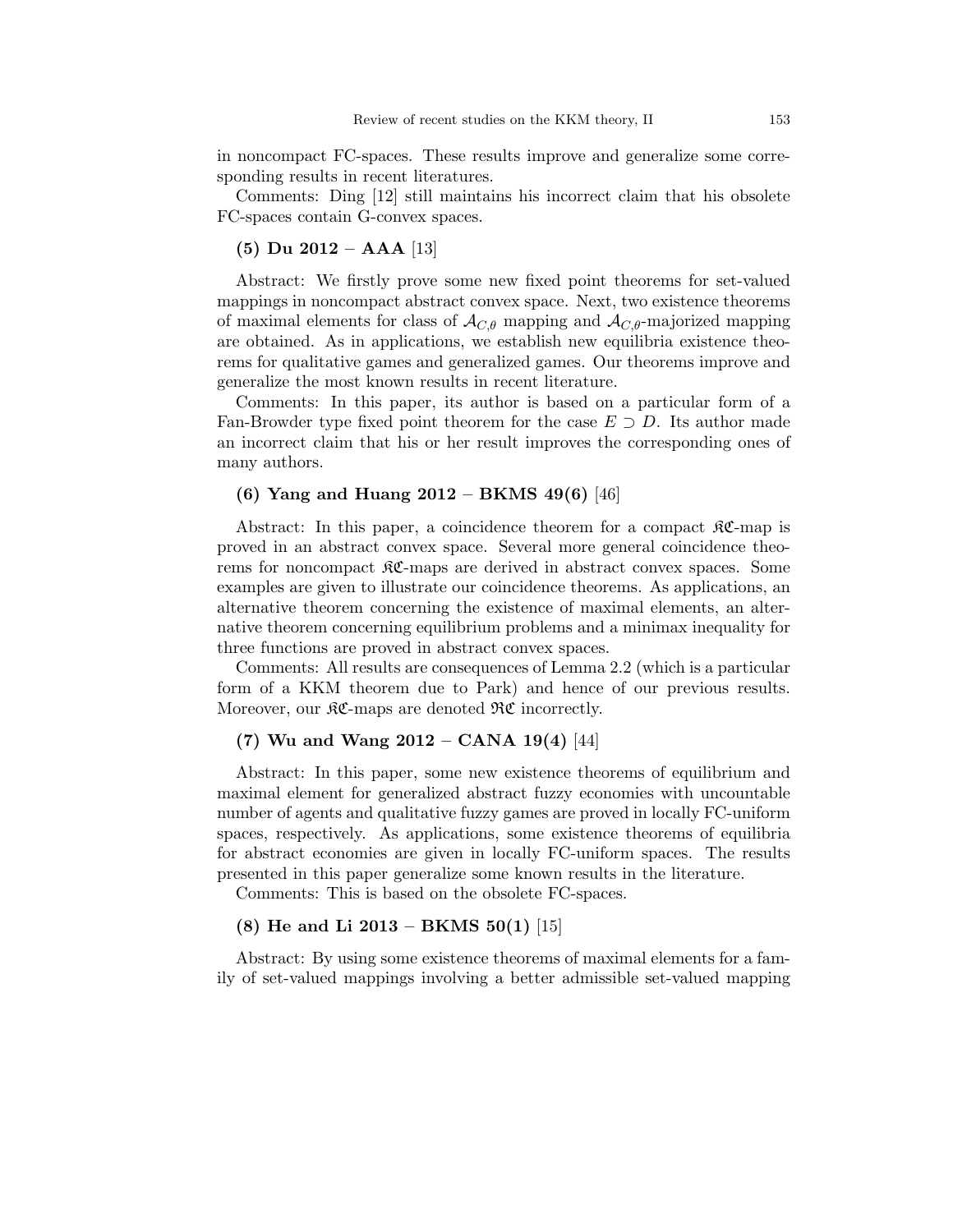under noncompact setting of FC-spaces, we present some non-empty intersection theorems for a family  ${G_i}_{i \in I}$  in product FC-spaces. Then, as applications, some new existence theorems of equilibrium for a system of generalized vector equilibrium problems are proved in product FC-spaces. Our results improve and generalize some recent results.

Comments: Obsolete terms like ccl, cint, and FC-spaces are used to obtain artificial modifications of known results without giving any proper examples or any applications. Park's better admissible multimaps are exploited.

## (9) H. Kim 2013 – BKMS 50(1) [18]

Abstract: Topological semilattices with path-connected intervals are special abstract convex spaces. In this paper, we obtain generalized KKM type theorems and their analytic formulations, maximal element theorems and collectively fixed point theorems on abstract convex spaces. We also apply them to topological semilattices with path-connected intervals, and obtain generalized forms of the results of Horvath and Ciscar, Luo, and Al-Homidan et al.

### (10) Salahuddin et al. 2013 – TMPA 1(1) [43]

Abstract: In this paper, we establish some existence theorems for a new class of generalized vector quasi-variational inequalities in Banach spaces by using the KKM-Fan Theorem and an equivalent fixed point theorem.

Comments: This paper is based on the 1984 KKM-Fan theorem without assuming Hausdorffness and its equivalent form of the Fan-Browder type fixed point theorem.

### (11) Kulpa and Szymanski 2013 – Preprint [20]

Abstract: We discuss S. Park's abstract convex spaces and their relevance to convexities and  $L^*$ -operators. We construct an example of a space satisfying the partial KKM principle that is not a KKM space, thus solving a problem by Park. We show that if a compact Hausdorff space admits a 2-continuous  $L^*$ -operator, then the space must be locally connected continuum and it has the fixed point property provided the covering dimension is 1. We also show that the unit circle admits no 2-continuous  $L^*$ -operators.

Comments: The authors found some partial KKM spaces which are not KKM spaces.

## (12) Lu 2013 – JFSA 2013 [21]

Abstract: The main purpose of this paper is to establish a new collectively fixed point theorem in noncompact abstract convex spaces. As applications of this theorem, we obtain some new existence theorems of equilibria for generalized abstract economies in noncompact abstract convex spaces.

Comments: Known results are extended to Park's abstract convex spaces.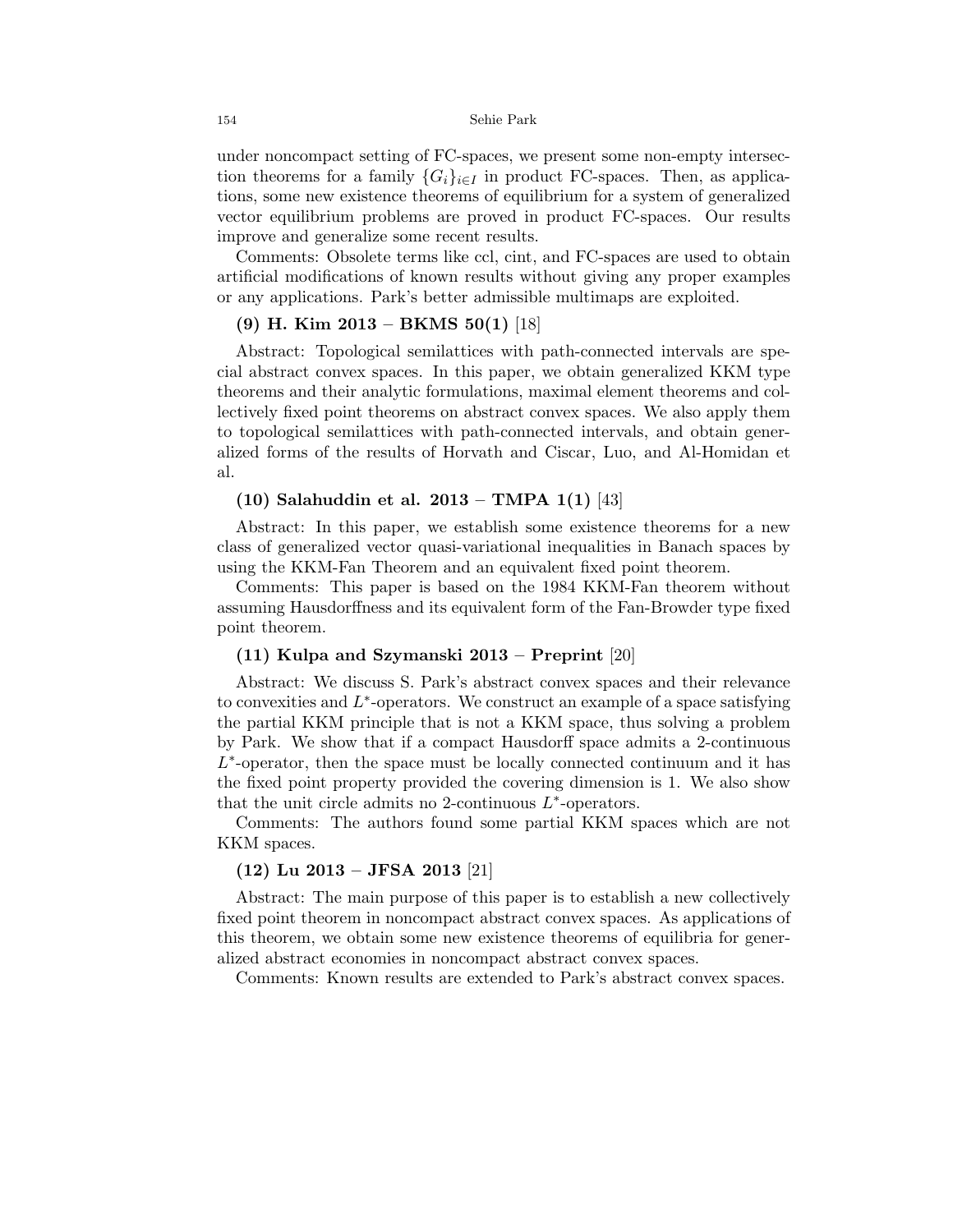### (13) Xiang et al. 2013 – FPTA 2013 [45]

Abstract: The purpose of this paper is to give some further results in a type of generalized convexity spaces. First, we prove that an abstract convex space has KKM property if and only if it has a strong Fan-Browder property. Then we introduce an abstract convex structure via an upper semi-continuous multi-valued mapping and establish some generalized versions of KKM lemma. By employing our general KKM lemmas, we derive some generalizations of minimax inequalities, which contain several existing ones as special cases.

Comments: The authors' abstract convexity space is particular to the abstract convex space in the sense of Park. Their weakly convex-valued multimap has a fixed point whenever it has a nonempty value. Hence their new definitions (without giving any proper examples) seem to be incorrect. Moreover, the correct form of their first claim of equivalence was already known for a long time ago.

#### **REFERENCES**

- [1] M. Alimohammady, M.R. Delavar and M. Roohi, Knaster-Kuratowski-Mazurkiewicz theorem in minimal generalized convex spaces, Nonlinear Funct. Anal. Appl., 13(3) (2008), 483–492.
- [2] M. Allmohammady and M. Roohi, Fixed point in minimal spaces, Nonlinear Anal.: Modelling and Control, 10 (2005), 305–314.
- [3] M. Alimohammady, M. Roohi and M.R. Delavar, Transfer closed multimaps and Fan-KKM principle, Nonlinear Funct. Anal. Appl., 13(4) (2008), 597–611.
- [4] A. Amini-Harandi, A.P. Farajzadeh, D. O'Regan and R.P. Agarwal, Fixed point theorems for condensing multimaps on abstract convex uniform spaces, Nonlinear Funct. Anal. Appl., 14(1) (2009), 109–120.
- [5] H. Ben-El-Mechaiekh, S. Chebbi and M. Florenzano, A generalized KKMF principle, J. Math. Anal. Appl., 309 (2005), 583–590.
- [6] S. Chebbi, Minimax inequality and equilibria with a generalized coercivity, J. Appl. Anal., 12 (2006), 117–125.
- [7] S. Chebbi, Some non-compact qusi-variational inequalities, Nonlinear Anal., 71(12) (2009), e1684–e1687.
- [8] S. Chebbi, P. Gourdel and H. Hammami, A generalization of Fan's matching theorem, J. Fixed Point Theory Appl., 9 (2011), 117–124.
- [9] V. Colao, G. Lopez, G. Marino and V. Martin-Marquez, Equilibrium problems in Hadamard manifolds, J. Math. Anal. Appl., 388 (2012), 61–77.
- [10] R. Darzi, M.R. Delavar and M. Roohi, Fixed point theorems in minimal generalized *convex spaces*, Filomat,  $25(4)$  (2011), 165–176.
- [11] M.R. Delavar, S.A. Mohammadzadeh and M. Roohi, Fan's minimax inequality in MGconvex spaces, Nonlinear Funct. Anal. Appl.,  $16(2)$  (2011), 201–210.
- [12] X.P. Ding, Equilibrium existence theorems for multi-leader-follower generalized multi*objective games in FC-spaces, J. Glob. Optim.,* **53** (2012),  $381-390$ .
- [13] Y.-M. Du, Fixed points, maximal elements and equilibria of generalized games in abstract convex space, Abst. Appl. Anal., 2012, Article ID 842515, 17 pages doi:10.1155/2012/842515.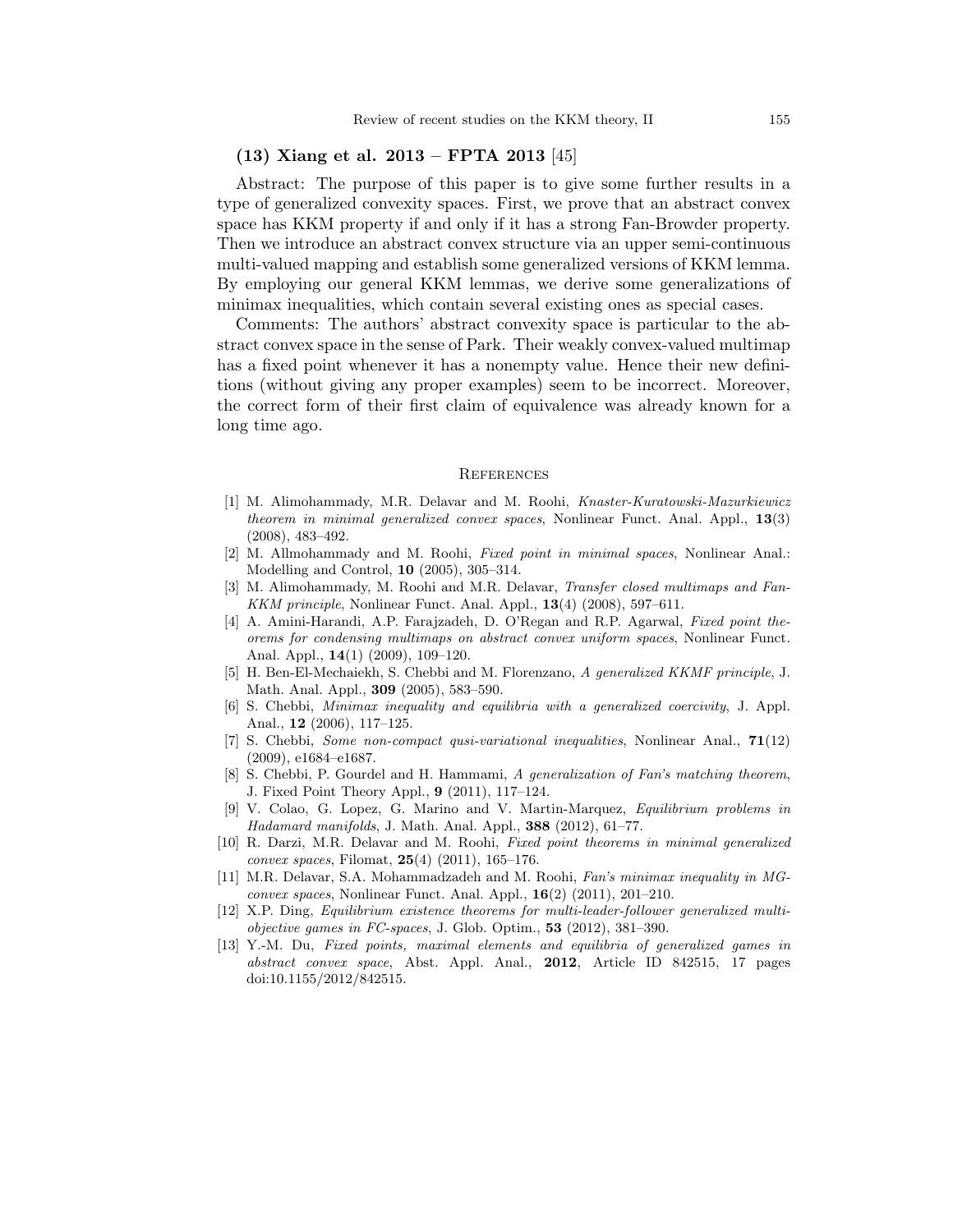#### 156 Sehie Park

- [14] G.H. Greco and M.P. Moschen, A minimax inequality for marginally semicontinuous functions, Minimax Theory and Applications (B. Ricceri and S. Simons, eds.), pp.41– 51, Kluwer Acad. Publ., Netherlands, 1998.
- [15] R.-H. He and H.-X. Li, Nonempty intersection theorems and system of generalized vector equilibrium problems in FC-spaces, Bull. Korean Math. Soc.,  $50(1)$  (2013), 25–36.
- [16] T. Jabarootian and J. Zafarani, Generalized vector variational-like inequalities, J. Optim. Theory Appl., 136 (2008), 15–30.
- [17] P.Q. Khanh, V.S.T. Long and N.H. Quan, Continuous selections, collectively fixed points and weak Knaster-Kuratowski-Mazurkiewicz mappings in optimization, J. Optim. Theory Appl., 151 (2011), 552–572.
- [18] H. Kim, Applications of results on abstract convex spaces to topological ordered spaces, Bull. Korean Math. Soc., 50(1) (2013), 305–320.
- [19] W. Kulpa and A. Szymanski, Applications of general infimum principles to fixed-point theory and game theory, Set-valued Anal., 16 (2008), 375–398.
- [20] W. Kulpa and A. Szymanski, Some remarks on Park's abstract convex spaces, Preprint, 2013.
- [21] H. Lu and Q. Hu, A collectively fixed point theorem in abstract convex spaces and its applications, J. Function Sp. Appl., 2013 Art. ID 517416, 10pp.
- [22] H. Lu and J. Zhang, A section theorem with applications to coincidence theorems and minimax inequalities in  $FWC$ -spaces, Comput. Math. Appl.,  $64$  (2012), 570–588.
- [23] S. Park, Some coincidence theorems on acyclic multifunctions and applications to KKM theory, Fixed Point Theory and Applications(K.-K. Tan, ed.), pp.248–277, World Scientific Publ., River Edge, NJ, 1992.
- [24] S. Park, Some coincidence theorems on acyclic multifunctions and applications to KKM theory, II, Lecture Note Ser. GARC-SNU, 3 (1992), 103–120.
- [25] S. Park, Ninety years of the Brouwer fixed point theorem, Vietnam J. Math., 27 (1999), 193–232.
- [26] S. Park, Applications of the KKM principle on abstract convex minimal spaces, Nonlinear Funct. Anal. Appl., 13(2) (2008), 179–191.
- [27] S. Park, The KKM principle in abstract convex spaces: Equivalent formulations and applications, Nonlinear Anal., 73 (2010), 1028–1042.
- [28] S. Park, Remarks on simplicial spaces and L<sup>\*</sup>-spaces of Kulpa and Szymanski, Comm. Appl. Nonlinear Anal., 19(1) (2012), 59–69.
- [29] S. Park, Abstract convex spaces, KKM spaces and  $\phi_A$ -spaces, Nonlinear Anal. Forum, 17 (2012), 1–10.
- [30] S. Park, Remarks on marginally closed-valued KKM maps and related matters, Nonlinear Anal. Forum, 17 (2012), 23–30.
- [31] S. Park, Remarks on the paper "Variational relation problem without the KKM property with applications" by Y.J. Pu and Z. Yang, Nonlinear Anal. Forum,  $17$  (2012), 43–51.
- [32] S. Park, Remarks on a generalized KKM theorem without convex hull, Comm. Appl. Nonlinear Anal., 19(4) (2012), 57–65.
- [33] S. Park, Review of recent studies on the KKM theory, Nonlinear Funct. Anal. Appl.,  $17(4)$  (2012), 459-470.
- [34] S. Park, *Comments on the FWC-spaces of H. Lu and J. Zhang*, Nonlinear Anal. Forum, 18 (2013), 33–38.
- [35] S. Park, Remarks on "Equilibrium problems in Hadamard manifolds" by V. Colao et al., Nonlinear Funct. Anal. Appl., 18(1) (2013), 23–31.
- [36] S. Park, Remarks on an example of the GFC-spaces of Khanh, Long and Quan, Nonlinear Anal. Forum, 18 (2013), 39–44.